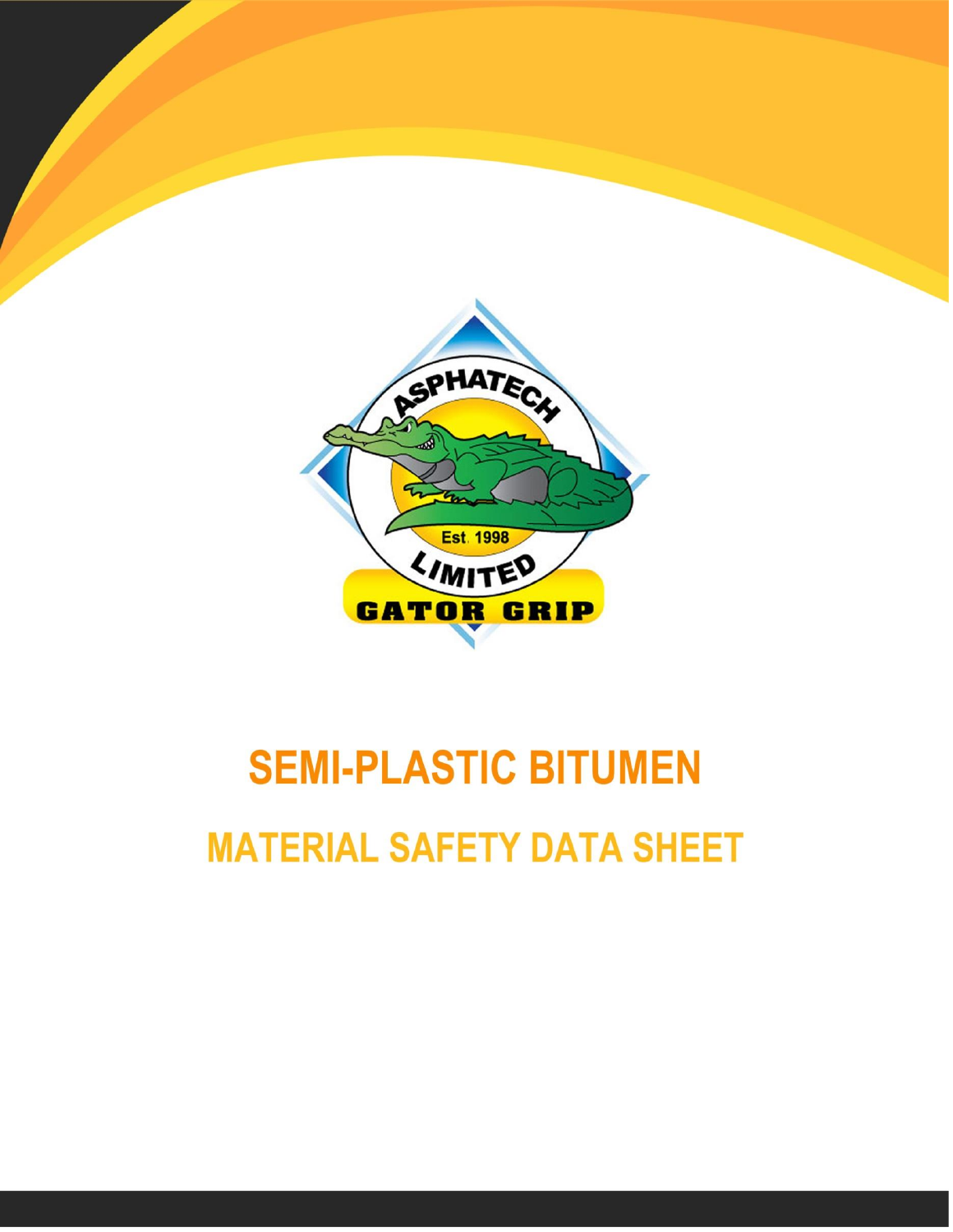## **GATOR GRIP SEMI-PLASTIC BITUMEN MATERIAL SAFETY DATA SHEET**

## **PRODUCT NAME: Gator Grip Semi-Plastic Bitumen**

**Manufacturer/Final Product Composer:** Asphatech **Address:** #60 King Street, Princes Town, Trinidad, W.I. **Fax:** (868) 655-3418 **Technical:** (868) 681-8326 **Land line:** (868) 290-9973 **Website:** asphatech.com **Material Product Code:** GGSPB

## **SECTION 1: MATERIALS IDENTIFICATION & INFORMATION**

| <b>COMPONENTS</b> - Chemical name /<br>common name (Hazardous components<br>1% or greater, carcinogens 1% Or greater) | $\%$    | <b>OSHA PEL</b> | <b>ACGIH</b><br><b>TLV</b> | <b>OTHER LIMITS</b><br><b>RECOMMENDED</b> |
|-----------------------------------------------------------------------------------------------------------------------|---------|-----------------|----------------------------|-------------------------------------------|
| <b>Special blended Asphalt Base</b>                                                                                   | < 65%   | 5mg/M3          | 5mg / M3                   | Ceiling of 10mg / M3                      |
| <b>Petroleum White Miner Spirits</b>                                                                                  | <22%    | $100$ ppm       | 350mg / M3                 | Max. 3hr.<br>1,800mg / M3                 |
| <b>Cellulose fibers / asbestos free</b>                                                                               | <7%     | As dust         | 10mg/M3                    |                                           |
| <b>Plastic Solution / Powder</b>                                                                                      | $< 6\%$ | As dust         | 10mg/M3                    |                                           |

## **SECTION 2: PHYSICAL / CHEMICAL CHARACTERISTICS**

| <b>Boiling Point</b>                                                          | 313 degrees Farenheight | Specific gravity (H20 =1)          | >1.0      |
|-------------------------------------------------------------------------------|-------------------------|------------------------------------|-----------|
| Vapor pressure (mm Hg and.<br>Temperature)                                    | <b>ND</b>               | <b>Melting Point</b>               | <b>ND</b> |
| Vapor Density (Air =1)                                                        | ND.                     | Evaporation rate (butyl acetate=1) | ND        |
| Solubility in water                                                           | insoluble               | <b>Water reactive</b>              | None      |
| Appearance and odor: Dark color, vicious liquid, petroleum odor when stirred. |                         |                                    |           |

## **SECTION 3: FIRE & EXPLOSION HAZARD DATA**

| Flash Point >100°F.<br><b>Method used: NFPA</b>                                   | Auto ignition<br>temperature: > 400F | <b>Flammability limits</b><br>in air % by volume | LEL:<br>0.9% | UEL:<br>6.0% |
|-----------------------------------------------------------------------------------|--------------------------------------|--------------------------------------------------|--------------|--------------|
| Extinguisher Media: Dry Chemical, Foam.                                           |                                      |                                                  |              |              |
| Special fire-fighting procedures : N / A                                          |                                      |                                                  |              |              |
| Unusual fire and explosion hazards: petroleum-based compounds can float in water. |                                      |                                                  |              |              |
|                                                                                   |                                      |                                                  |              |              |

#### **WHMIS CLASSIFICATION**

Class B, Division 2 Flammable Liquids Class D, Division 2b, Materials Causing other toxic effects

**TDG CLASSIFICATION** 

Tars, Liquid, Class 3, UN 1999 Packing Group 111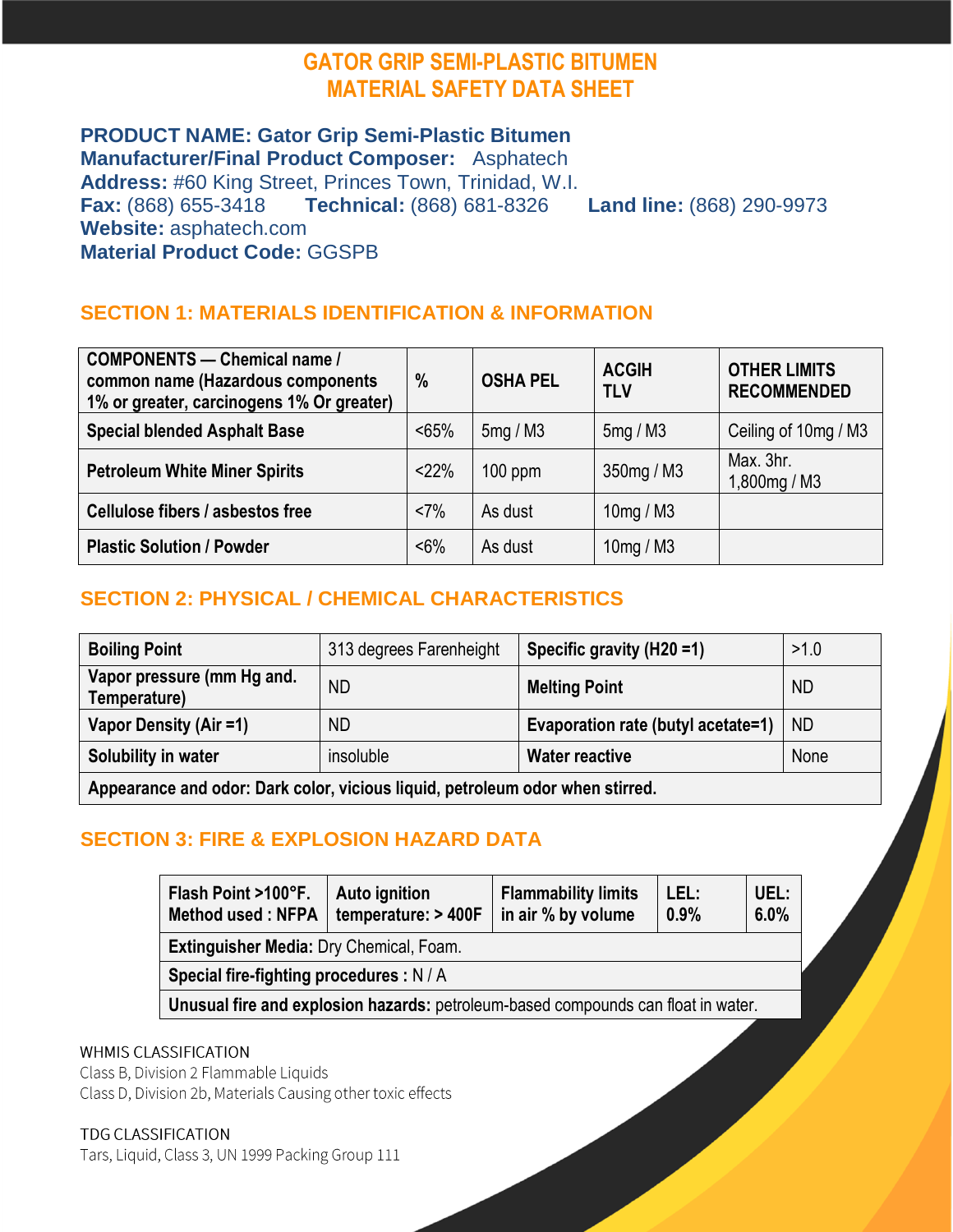# **GATOR GRIP SEMI-PLASTIC BITUMEN MATERIAL SAFETY DATA SHEET**

#### **SECTION 4: REACTIVITY HAZARD DATA**

| <b>Stability: stable X unstable</b>                               | Condition to avoid: keep away from heat, sparks, open flame |                                  |  |
|-------------------------------------------------------------------|-------------------------------------------------------------|----------------------------------|--|
| Incompatibility (materials to avoid) acids, caustics oxidizers.   |                                                             |                                  |  |
| Hazardous decomposition products: nitrogen oxides, carbon oxides. |                                                             |                                  |  |
| Hazardous polymerization --- may occur X will not occur           |                                                             | <b>Conditions to avoid: N IA</b> |  |

## **SECTION 5: HEALTH HAZARD DATA**

| <b>Primary Routes of entry</b><br>X Inhalation: vapors<br>X Skin absorption: very slight<br>Not hazardous:<br>X Ingestion: Slight.               | <b>Carcinogen listed in</b><br><b>NTP</b><br>IARC OSHA X Not listed |  |  |
|--------------------------------------------------------------------------------------------------------------------------------------------------|---------------------------------------------------------------------|--|--|
| Health hazard:<br>ACUTE: itching, unconsciousness, dizzy, dry skin, nausea.<br><b>CHRONIC: difficult breathing (cancer studies inconclusive)</b> |                                                                     |  |  |
| Signs of systems and exposure: Repeated / continuous exposure can cause chemical pneumonia, liver /<br>kidney damage.                            |                                                                     |  |  |
| Medical conditions generally aggravated by exposure: repeated/continuous exposure can aggravate<br>emphysema                                     |                                                                     |  |  |
| <b>EMERGENCY FIRST AID PROCEDURES: large amounts may need immediate emergency treatment.</b>                                                     |                                                                     |  |  |
| Eye contact: flush eyes for 15 minutes with clean water, GET MEDICAL ATTENTION.                                                                  |                                                                     |  |  |
| Skin contact: wash with soap and water; get medical care if irritation persists.                                                                 |                                                                     |  |  |
| Inhalation: get to fresh air, administer oxygen or artificial respiration                                                                        |                                                                     |  |  |
| Ingestion: DO NOT INDUCE VOMITING, GET MEDICAL ATTENTION QUICKLY.                                                                                |                                                                     |  |  |